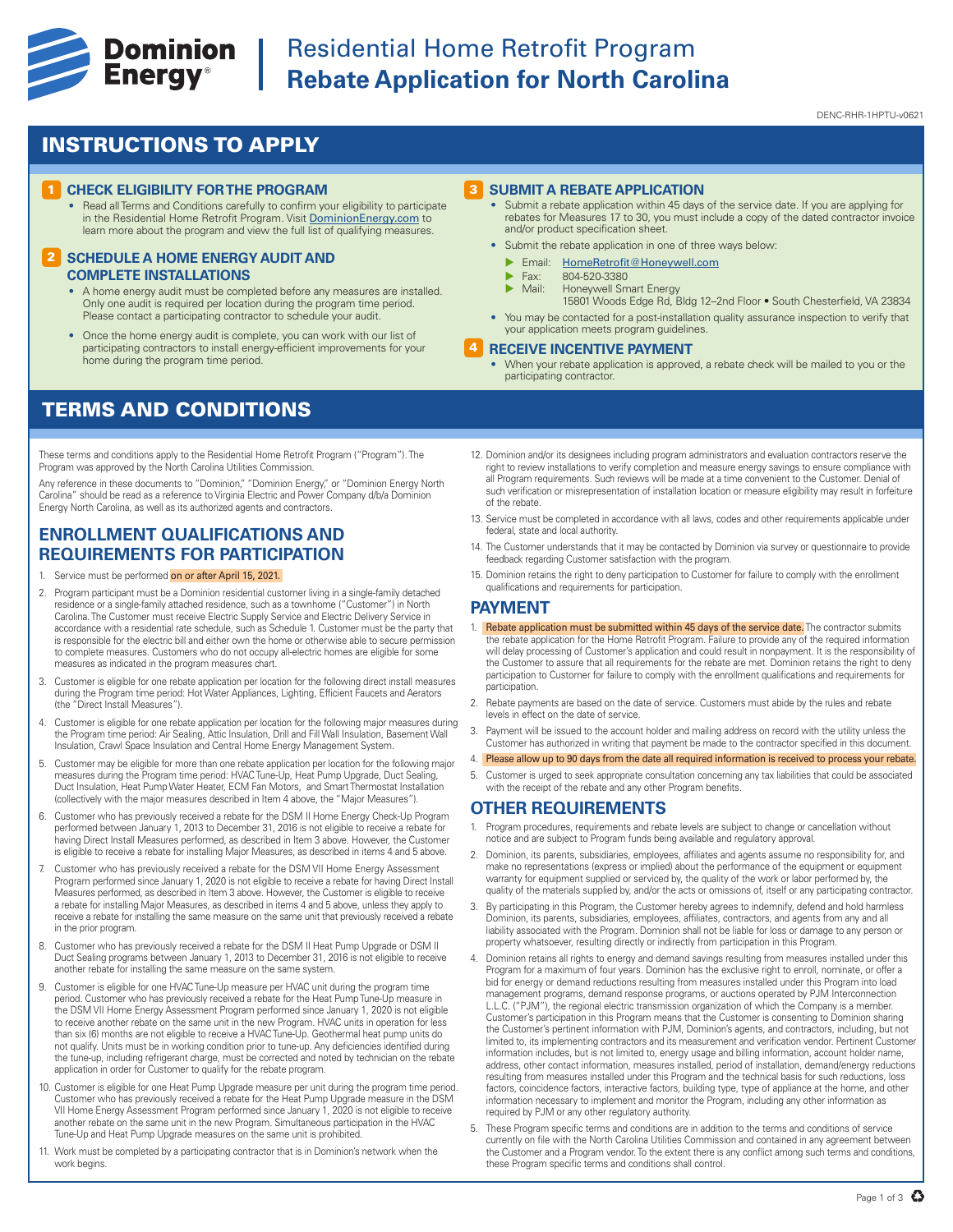

# Residential Home Retrofit Program APPLICATION FOR NORTH CAROLINA

| ທ່<br>APPLICATION CHECKLI             | Complete the checklist below and submit all required documents. Rebate cannot be processed with any missing information or blank fields.<br>Who is submitting this rebate application? $\Box$ Customer $\Box$ Contractor<br>(Your Initials) HAVE READ THE INSTRUCTIONS AND TERMS AND CONDITIONS ON PAGE 1.<br><b>Completed Home Energy Audit.</b><br>Completed entire rebate application.<br>Included the Product Specification Sheet for installing each of the following measures. Please select all that apply and specify item<br>numbers from Rebate Chart.<br>Measure 20 - 25 - HVAC System Upgrade (Submit AHRI Certificate): _________<br>Measure 27 - ECM Fan Motor:<br>✔ Submit in one of three ways: | Fax:<br>Mail:                                                            | Email: HomeRetrofit@Honeywell.com<br>804-520-3380<br><b>Honeywell Smart Energy</b> |                                                                                                 | Attached a copy of the dated invoice from the contractor who performed the work for Measures 16 to 86 only. (Not applicable for Measures 1 to 15)<br>Measure 26 - Water Heater<br>15801 Woods Edge Rd, Bldg 12-2nd Floor . South Chesterfield, VA 23834 |  |  |
|---------------------------------------|-----------------------------------------------------------------------------------------------------------------------------------------------------------------------------------------------------------------------------------------------------------------------------------------------------------------------------------------------------------------------------------------------------------------------------------------------------------------------------------------------------------------------------------------------------------------------------------------------------------------------------------------------------------------------------------------------------------------|--------------------------------------------------------------------------|------------------------------------------------------------------------------------|-------------------------------------------------------------------------------------------------|---------------------------------------------------------------------------------------------------------------------------------------------------------------------------------------------------------------------------------------------------------|--|--|
|                                       | Name on Dominion Energy Account:<br>Service Address:                                                                                                                                                                                                                                                                                                                                                                                                                                                                                                                                                                                                                                                            |                                                                          |                                                                                    | <b>Dominion Energy Account Number:</b>                                                          |                                                                                                                                                                                                                                                         |  |  |
|                                       |                                                                                                                                                                                                                                                                                                                                                                                                                                                                                                                                                                                                                                                                                                                 |                                                                          |                                                                                    |                                                                                                 |                                                                                                                                                                                                                                                         |  |  |
|                                       | City:                                                                                                                                                                                                                                                                                                                                                                                                                                                                                                                                                                                                                                                                                                           | State:                                                                   | Zip Code:                                                                          |                                                                                                 |                                                                                                                                                                                                                                                         |  |  |
|                                       | Key Contact Name:                                                                                                                                                                                                                                                                                                                                                                                                                                                                                                                                                                                                                                                                                               |                                                                          |                                                                                    |                                                                                                 | <b>REBATE PAYMENT METHOD</b>                                                                                                                                                                                                                            |  |  |
| ш                                     | Email Address:                                                                                                                                                                                                                                                                                                                                                                                                                                                                                                                                                                                                                                                                                                  |                                                                          |                                                                                    | (Your Initials) understand that my rebate<br>incentive in the amount of \$ _______ will be paid |                                                                                                                                                                                                                                                         |  |  |
| $\overline{\cap}$                     | Home Phone:                                                                                                                                                                                                                                                                                                                                                                                                                                                                                                                                                                                                                                                                                                     | Work Phone:                                                              |                                                                                    |                                                                                                 | directly to the contractor specified in this document                                                                                                                                                                                                   |  |  |
| $\mathbb{E}$<br>$\overline{\text{M}}$ | lease this property.<br>   own                                                                                                                                                                                                                                                                                                                                                                                                                                                                                                                                                                                                                                                                                  | Do you have authority to approve work<br>on the property?<br>Yes<br>l No |                                                                                    |                                                                                                 | and recognize that I have received the equivalent value<br>of this amount through services provided, unless I<br>check here $\Box$ to have the rebate check sent to me.                                                                                 |  |  |
| <u>ನ</u>                              | The following question is optional:<br>Did the rebate incentive offered by Dominion Energy have any influence in your decision<br>l No<br>to have the work performed?<br>Yes                                                                                                                                                                                                                                                                                                                                                                                                                                                                                                                                    |                                                                          |                                                                                    | Building Type (Check one):   Single-Family Detached<br>Single-Family Attached                   |                                                                                                                                                                                                                                                         |  |  |
|                                       | By signing this application, I agree to the above terms and conditions. I authorize Dominion Energy North Carolina to release pertinent electrical usage information<br>through Honeywell Smart Energy as their implementation contractor to the participating contractor listed below. I certify that I am the Dominion Energy North Carolina<br>customer and owner or lessee of the residence described above.                                                                                                                                                                                                                                                                                                |                                                                          |                                                                                    |                                                                                                 |                                                                                                                                                                                                                                                         |  |  |
|                                       | <b>Customer Name (please print)</b>                                                                                                                                                                                                                                                                                                                                                                                                                                                                                                                                                                                                                                                                             |                                                                          |                                                                                    | <b>Customer Signature</b>                                                                       | Date                                                                                                                                                                                                                                                    |  |  |
|                                       | Company Name:                                                                                                                                                                                                                                                                                                                                                                                                                                                                                                                                                                                                                                                                                                   |                                                                          |                                                                                    | Technician Name:                                                                                |                                                                                                                                                                                                                                                         |  |  |
|                                       | <b>Company Street Address</b>                                                                                                                                                                                                                                                                                                                                                                                                                                                                                                                                                                                                                                                                                   |                                                                          |                                                                                    | Service Date:                                                                                   |                                                                                                                                                                                                                                                         |  |  |
|                                       | City:                                                                                                                                                                                                                                                                                                                                                                                                                                                                                                                                                                                                                                                                                                           |                                                                          |                                                                                    | State:                                                                                          | Zip Code:                                                                                                                                                                                                                                               |  |  |
|                                       | Company Phone:                                                                                                                                                                                                                                                                                                                                                                                                                                                                                                                                                                                                                                                                                                  | Email Address:                                                           |                                                                                    |                                                                                                 |                                                                                                                                                                                                                                                         |  |  |
| CONTRACTOR DETAILS                    |                                                                                                                                                                                                                                                                                                                                                                                                                                                                                                                                                                                                                                                                                                                 |                                                                          |                                                                                    |                                                                                                 |                                                                                                                                                                                                                                                         |  |  |
|                                       | <b>Technician Signature</b>                                                                                                                                                                                                                                                                                                                                                                                                                                                                                                                                                                                                                                                                                     |                                                                          | Date                                                                               |                                                                                                 |                                                                                                                                                                                                                                                         |  |  |
|                                       | <b>DominionEnergy.com</b>                                                                                                                                                                                                                                                                                                                                                                                                                                                                                                                                                                                                                                                                                       |                                                                          | <b>@ HomeRetrofit@Honeywell.com</b>                                                | 1-888-366-8280                                                                                  | Page 2 of 3                                                                                                                                                                                                                                             |  |  |